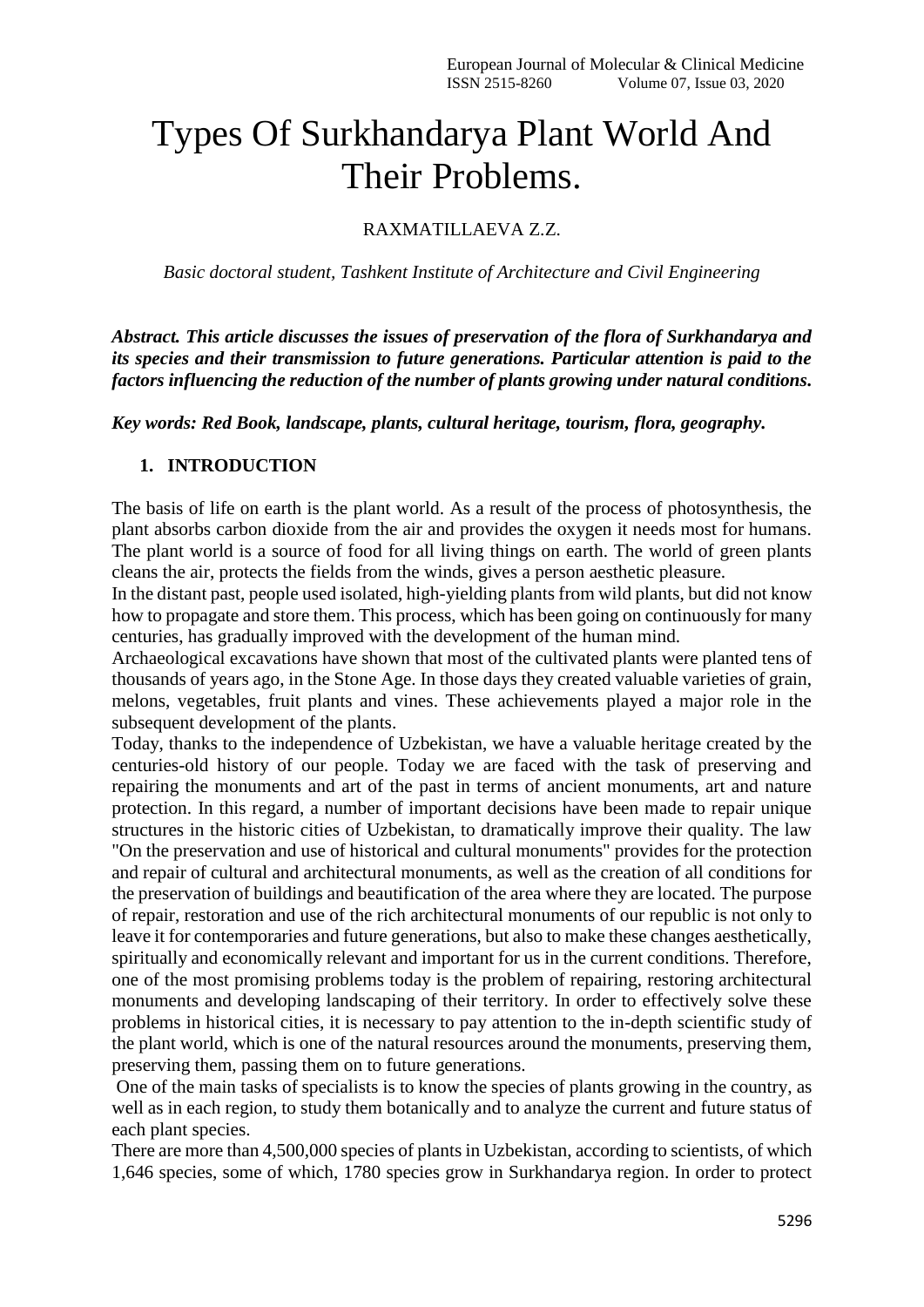the flora and its rational use, since 1926, nature reserves and national parks have been established in Uzbekistan, where rare and endangered plants and animals are protected. To this end, each state began to create its own red book. This book is not only about endangered plant or animal species, but also a program of conservation efforts. The Red Book of the Republic of Uzbekistan, published in 1984, includes 163 rare and endangered plant species, while the 1998 edition includes 301 species. The 2009 edition includes 324 species. In 2019, some plants were removed to 314. formed the body. [3].

Plant species included in the Red Data Book of Uzbekistan are divided into 4 categories according to the classification developed by the International Union for Conservation of Nature:

Lost or endangered species (Kopeechnik Omonkoton, Korovin shirachi, Turkestan wild pear). Some of these plant species have survived in areas where they are difficult to harvest or in cultural conditions.

Endangered species (pomegranate, Zarafshan, regalia, Oshanin onion, onion, dilband, Uzbek tulip, yellow shirach,

wild figs). Such plant species are at risk of extinction and require conservation measures to survive.

Rare species (Omanqora, Abolin and Bukhara astragali, wild grapes, cloves, mingdevona, summul, kavul, chilanji, tulips, Chimyon tulips, Boysun shirochi, sugur ot, guli salim, etc.). Such plant species have been preserved in certain small areas.

Declining species - normushk, yetmak (beh), anzur onion, parpi, white parpi, fufanak, burmakora and others. Such plant species may be reduced in area and quantity for some natural reasons and under the influence of man, and therefore require periodic monitoring.

According to the scientific literature, the flora of Surkhandarya is the second largest in terms of species composition after the Transcaucasian republics. This shows how rich in plants Surkhandarya is. Therefore, there has long been a great interest in the study of the flora of this country. The work on the introduction of the plant world was carried out in 1881 by the botanist A.E. Regel. In those years, two French scientists, Capu and Bonval, also conducted research and published several scientific articles. From the 20s and 30s of the last century, scientific research has been carried out by botanists of the former Soviet Union, tourists and scientists of the Institute of Botany of the Academy of Sciences of Uzbekistan. About the flora of Surkhandarya - in the researches of H. Achilov, K. Jumaev, R. Mukhamatzyanova, II Maltsev, M. Kholmurodov and A. Ibragimov on the candidate's dissertations.

Surkhandarya has a unique natural and geographical location, its relief, landscape and climatic conditions differ from other geographical regions of Central Asia.

The climate of Surkhandarya is sharply continental, with short winters and long warm summers, heat, diversity of relief, temperature regime has a sharp impact on the amount of precipitation. The forests of Surkhandarya region are divided into three types of vegetation zones: steppe zone, juniper zone, high mountain zone.

The Surkhan-Sherabad oasis is located in a closed basin surrounded by mountains, so precipitation is low. In its southern plains it rains 130-140 mm per year, in the Gissar mountains - 445-625 mm. The main part of the precipitation occurs in spring and winter. Winds are frequent in the western, southwestern and northeastern regions of the province. This situation has a great negative impact on the life of plants and animals, but plays a positive role in terms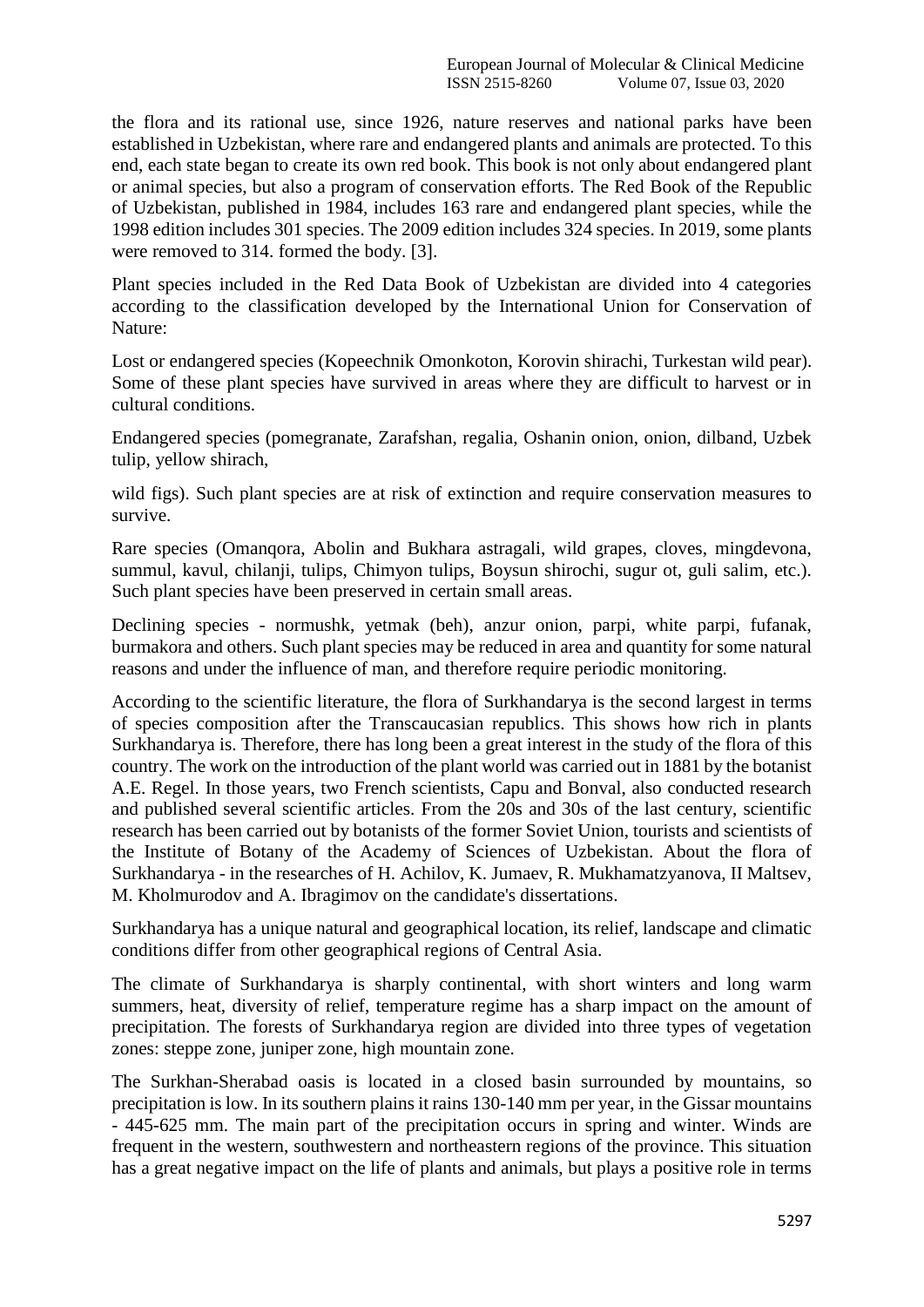of their distribution in nature. [1] The nature and flora of the region are closely related to its environmental conditions.

The nature of Surkhandarya belongs to the arid subtropical zone. Wild and culturally diverse subtropical fruit plants grow in the region. In 1945, in the city of Denau, Surkhandarya region, an institution for research in horticulture, viticulture and subtropical crops - "South Uzbekistan Experimental Station" was established. Since 1956, R. R. It will be part of the Schroeder Institute of Horticulture, Viticulture and Enology. Richard Richardovich Schroeder is a prominent agronomist, scientist, one of the first founders and head of the Institute of Scientific Research in Central Asia. The main task of this experimental station was to develop agronomic methods of horticulture, viticulture and subtropical fruits (pomegranates, figs, dates), to study and introduce the best domestic and imported varieties of fruits, grapes, subtropical crops. The station has viticulture and horticulture, subtropical crop departments, agrochemical laboratories and a subtropical crop variety section of the variety testing network, a unique arboretum containing more than 200 species of subtropical and forest trees, the only one in Uzbekistan. The total area of the experimental base is 136 ha, including experimental and collection crops of orchards and vineyards. 42.1 ha. The station's collection includes 140 varieties of pomegranates, 92 varieties of figs, 62 varieties of oriental dates, 46 varieties of seeds (apples, pears, quinces, etc.), 55 varieties of legumes (apricots, plums, peaches, etc.) and 125 varieties of grapes. More than 500,000 seedlings of the best subtropical fruit crops and grape varieties are grown annually in the station nurseries. High-yielding varieties of pomegranate (Desert), date (Denau blood, pioneer of Uzbekistan) were created, promising varieties of figs were selected.

There are more than 100 species of medicinal plants in the region. The flora of the region is very rich, which allows the plants to be widely used as medicine and food. Rawoch, namatak and other medicinal plants are harvested by the regional forestries. Preserving their roots when medicinal plants are collected, leaving 30% of the plants that have grown in a ball in one place, will allow them to grow in the coming years, and grazing cattle there is prohibited.

Forests cover a large area of the region, including 83,238 hectares in Bobotag, Boysun, Termez, Uzun, Sherabad forestries, 7,536 hectares in the Gissar forestry and 10,258 hectares in the Surkhandarya reserve.

The forests of the region are mainly spruce and cover an area of 5300 ha. In addition, ash covered 3 ha, asparagus 1798 ha, aspen 228 ha, pistachio 2005 as well as birch, poplar, willow and other trees.

Every year a lot of work is done to restore forests. It is known that pine-leaved spruce, pine and other similar trees produce 6 to 14 tons of oxygen per hectare for living organisms. It also absorbs 15-20 tons of carbon dioxide and traps up to 12-20 tons of dust.

Protection of landscapes and natural objects - is carried out through the organization of specially protected areas. These include nature reserves, national parks, and natural monuments. A similar reserve was established in Surkhandarya region in 1987. The total land area is 27.6 thousand hectares, of which 10.2 thousand hectares are covered with trees and shrubs. There are 810 species in the reserve, of which 25 species are rare plants. Especially among them are essential oil plants. [2]. Here the mountain landscape and the archeological monument of Zaroudkamar are protected. While practical work is being done in the reserve to protect and restore rare and endangered plant species.

In Surkhandarya region today 1646 species of plants grow in different environmental conditions. Of these, 126 species are endemic species listed in the Red Book, whose number and quality are declining from year to year and are in danger of extinction: korovin shirachi, wild pomegranate, red astragalus, Gissar Alexander, white tulip, Tubergen tulip, Litvinov karragi, Oshanin onion, from fruit plants: almond, wild grape, wild pomegranate, wild fig, maple, purple palm trees are also found. Of the 600 species of plants in the Surkhandarya State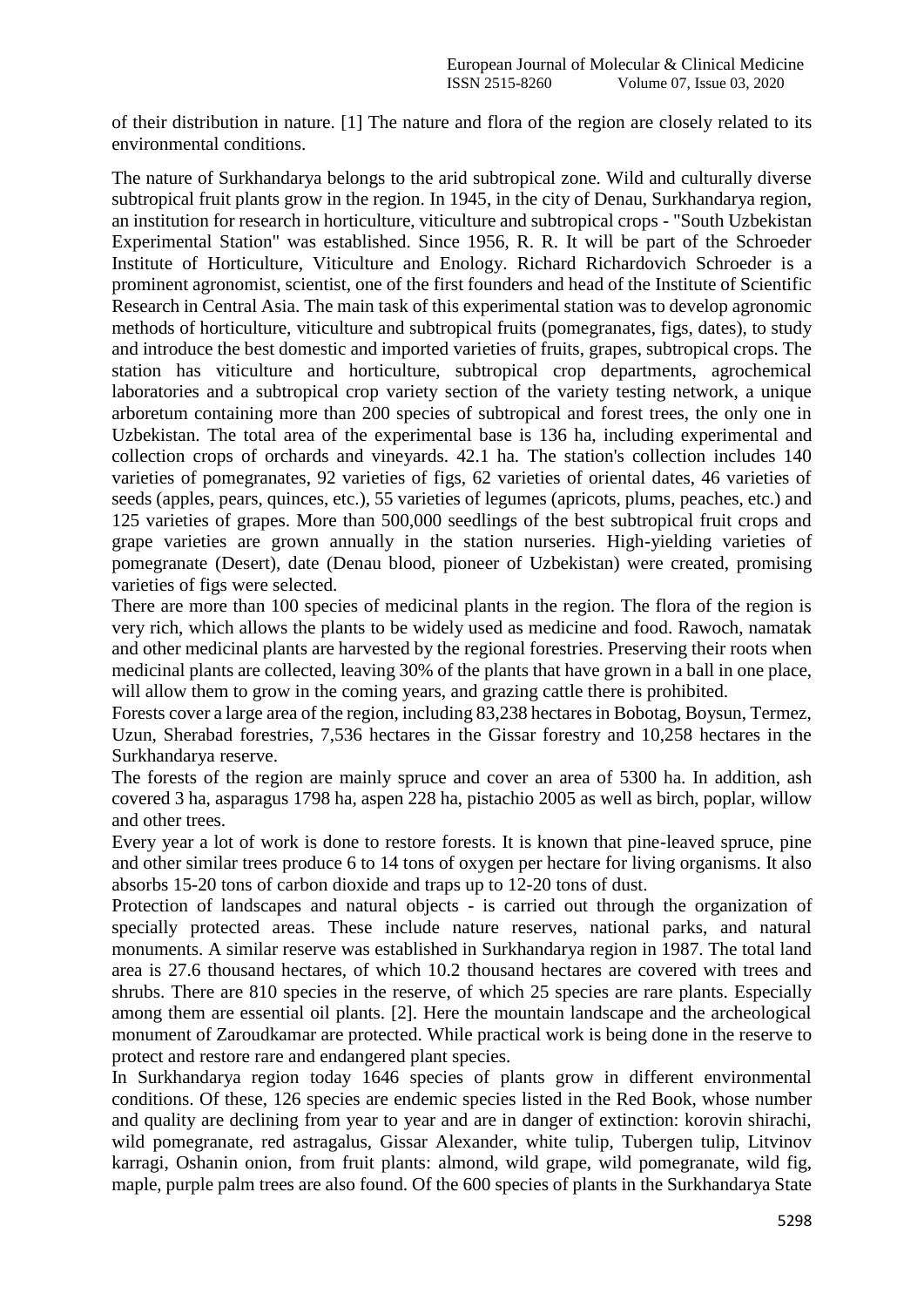Reserve, 22 species are listed in the Red Book. In the plains of the region, on the hills and mountains, around the rivers and springs grow various shrubs, perennial rare plants. For example, currants, red currants, oranges, astragalus, tulips, saffron, sage, mountain onions are among them.

The main reason for their disappearance is human activity.

Decrease in the number of plants growing under natural conditions:

- they are not used sparingly;
- unplanned use in various sectors of the economy; (as a result, their area, their natural state is shrinking)
- felling of shrubs, trees for economic needs,
- Deforestation of some biologically rare pines, white birches, maples, spruces, chestnuts and other ornamental trees, deforestation;
- Grazing;
- Collecting as medicinal, digging up unripe plants, plucking;

 Urban and rural residents resting in unauthorized places and causing damage to plants and animals;

- Construction of roads, construction of canals, construction of villages;
- Rising urbanization;
- construction of various plants and factories:
- Excessive use of chemical mineral fertilizers and toxic chemicals;
- salinization of soils;
- aggravation of the desertification process and so on.

Significant measures are being taken to prevent this. If these negative effects are not addressed, the resulting living standards of the population will deteriorate and national income will decline. This, in turn, has a direct impact on the economy of our country.

The natural-geographical location (sea, mountains, forests, flora, fauna, climate) and culturalhistorical are the main factors that determine the choice of a region when visiting tourists. The richness of natural and cultural-historical resources, the possibility and convenience of their storage and use on a scientific basis have a significant impact on the scale, pace and direction of tourism development.

Uzbekistan has adopted a number of laws and decisions aimed at nature protection. These are the Constitution of Uzbekistan, the Law "On Nature Protection", the Law "On Protection and Use of Flora", the Law "On Specially Protected Areas". the protection of wild plants regulates all relations in the field of their use.

Many organizations in the Republic and the region are engaged in the protection of flora and fauna: the Committee for Nature Protection, the Department of Ecology, nature reserves, forestry, experimental stations, botanical gardens. Not only these organizations, but also everyone should be more concerned about the proper organization of the relationship between nature and society in the current situation, the restoration of natural resources, the transfer of existing natural resources to future generations and contribute to solving current problems. should think.

The flora of Surkhandarya region is a part of the flora of Uzbekistan.

The nature of the region, flora, diverse landscapes are the national treasures of Uzbekistan. This priceless treasure has emerged in the course of millions of years of evolution and is a huge legacy left to us by our ancestors.

Therefore, one of the main and urgent tasks of each of our citizens is to carefully preserve each of the plant species created by nature, to create conditions for their reproduction and, in turn, to use them for human benefit, to find ways to show the beauty embodied in them.